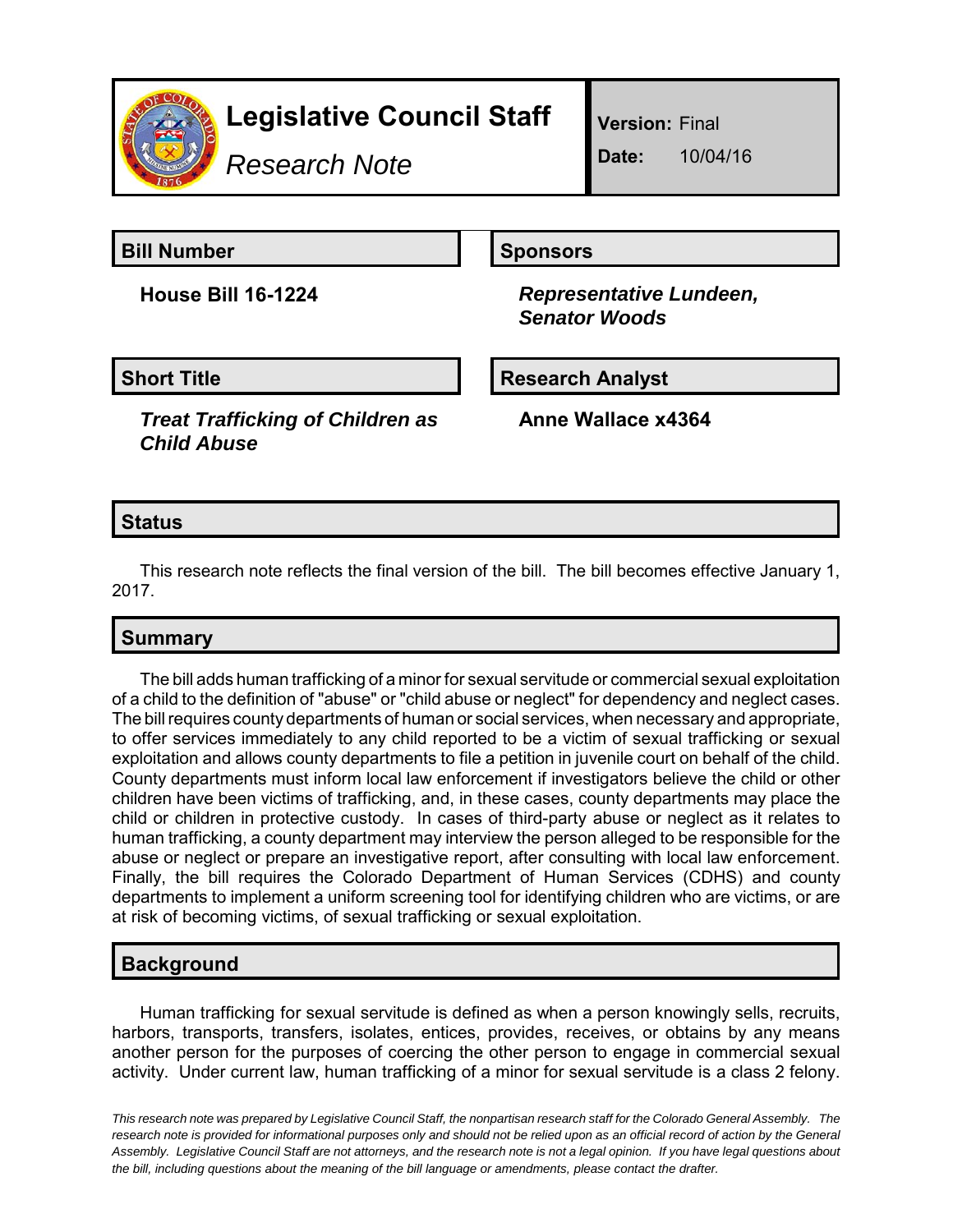Commercial sexual exploitation of minors involves crimes of a sexual nature committed against minor victims for financial gain.

HB 16-1224 adds human trafficking and commercial sexual exploitation of minors to the definition of child abuse or neglect under the Colorado Children's Code. Under the code, county departments respond to reports of child abuse and neglect and may provide services to promote the well being and safety of the child. In addition, law enforcement may respond to reports of child abuse or neglect within a family or involving third parties as part of a criminal investigation or to respond to an urgent situation.

#### **House Action**

*House Public Health and Human Services Committee (March 8, 2016).* At the hearing, representatives from the Jefferson County Department of Human Services, the Colorado Coalition Against Sexual Assault, CDHS, and the Colorado District Attorney's Council testified in support of the bill. One private citizen testified in opposition to the bill. The committee passed amendments L.002, L.003, and L.005, and referred the bill, as amended, to the House Committee of the Whole.

Amendment L.002 added commercial sexual exploitation of children to the provisions of the bill requiring county departments of social services to offer services to a child and his or her family and revised language regarding notification of local law enforcement. Amendment L.003 clarified that social services are to be offered to a child when necessary and appropriate, and amendment L.005 removed the bill's provisions related to trafficking of a minor for involuntary servitude.

*House second reading (March 14, 2016).* The House adopted the House Public Health Care and Human Services committee report and amendment No. 2, and passed the bill on second reading, as amended. Amendment No. 2 changed the effective date of the bill to January 1, 2017.

*House third reading (March 15, 2016).* The House passed the bill on third reading with no amendments.

#### **Senate Action**

*Senate Judiciary Committee (March 28, 2016).* At the hearing, representatives from Jefferson County Human Services, the Colorado District Attorney's Council, CDHS, the Colorado Attorney General's Office, the Colorado Coalition Against Sexual Assault, and Colorado Counties, Inc. testified in support of the bill. A private citizen testified in opposition to the bill. The committee passed amendment L.012, and referred the bill to the Senate Committee of the Whole, as amended.

Amendment L.012 clarified that a county department of social services may interview a person alleged to be responsible for abuse or neglect in instances of third-party abuse or neglect related to human trafficking. The county department must confer with local law enforcement in these instances.

**Senate second reading (March 30, 2016).** The Senate adopted the Senate Judiciary Committee report and amendment No. 2, and passed the bill on second reading, as amended. Amendment No. 2 clarified that in stances of third-party abuse or neglect, a county department of social services may, but is not required, to prepare an investigative report.

*Senate third reading (March 31, 2016).* The Senate passed the bill on third reading with no